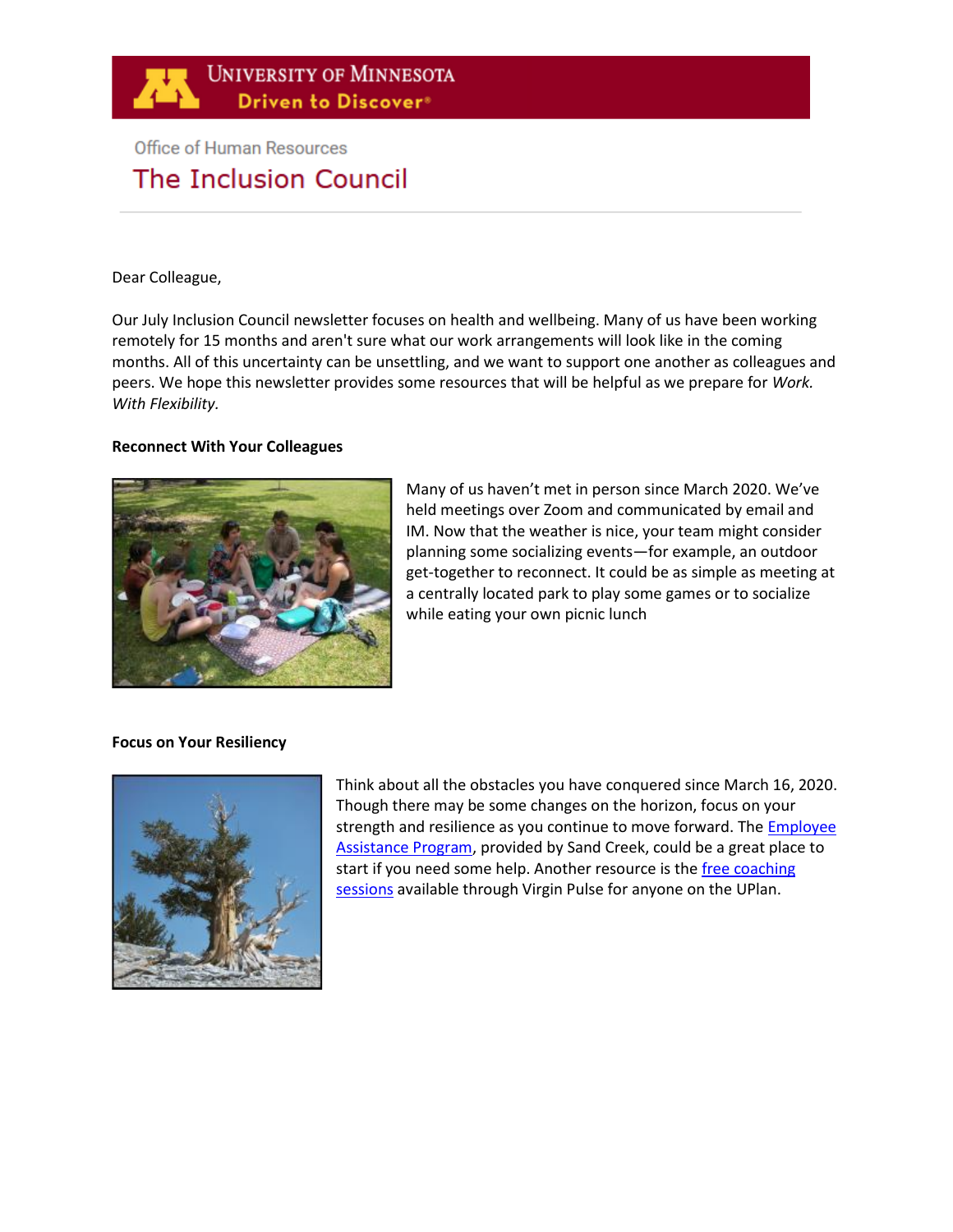### **Resources When Helping Your Family**



If you have children, you've had to be a little more fluid with your plans and juggle different responsibilities than normal. Shepherding our kids through these difficult times is hard, especially when we don't have all the answers either. Endless resources are available online, like this article, "Here's How to [Help Your Kids Break Out of Their Pandemic Bubble.](https://theconversation.com/heres-how-to-help-your-kids-break-out-of-their-pandemic-bubble-and-transition-back-to-being-with-others-157732)" And remember that your spouse and dependent children are also eligible to us[e Sand Creek.](https://myassistanceprogram.com/sandcreek/)

### **Helping Your Fur Babies Transition If You Won't Be Home Full Time**



If you have pets, one of the silver linings of working remotely has been spending more time with them. It will be an adjustment for both of you if you return to work on campus in some form. The article " [Here's How to Help Your Pet Cope"](https://www.bhg.com/pets/preparing-pets-post-coronavirus/) offers simple suggestions for starting the process.

#### **Final Thoughts**

As we inch closer to our new normal, remember that not everyone will have the same work arrangements. Part of making everyone feel included is respecting differences. This is an opportunity to ground ourselves in compassion and provide grace to one another.

# **Links to More Resources**

- U of M resources
	- $\circ$  The [Earl E Bakken Center for Spirituality & Healing h](https://www.csh.umn.edu/)as a wide variety of helpful information. A couple of good places to start are [Wellbeing 101](https://www.csh.umn.edu/sites/csh.umn.edu/files/umncsh_wellbeing_guide_adults_fall2020.pdf) and [COVID-19: Bakken](https://www.csh.umn.edu/covid19)  [Center Information and Resources.](https://www.csh.umn.edu/covid19)
	- $\circ$  Interested in creating healthy habits? Check out one of the [Health Coaching](https://boynton.umn.edu/clinics/health-coaching) options available through Boynton Health.
- ["The Stress-Free Way to Go Back to the Office After COVID"](https://www.verywellmind.com/going-back-to-the-office-after-the-pandemic-5180873) (article, Verywell Mind)
- ["Prepare Your Kids Mentally for fhe Transition Back to School"](https://www.cnn.com/2021/03/24/health/returning-to-school-after-covid-wellness/index.html) (article, CNN Health)
- ["Supporting Kids During the Coronavirus Crisis"](https://childmind.org/article/supporting-kids-during-the-covid-19-crisis/) (article, Child Mind Institute)
- ["Prepare Your Dog for Your Return to the Office"](https://www.dogtopia.com/blog/prepare-your-dog-for-your-return-to-the-office-post-pandemic/) (article, Dogtopia)

#### **Questions to Consider and Share on the [OHR Inclusion Council Slack Channel](https://app.slack.com/client/T016T4MRDPH/C0176FHCHBP)**

Have you found useful tools on this topic that may help others?